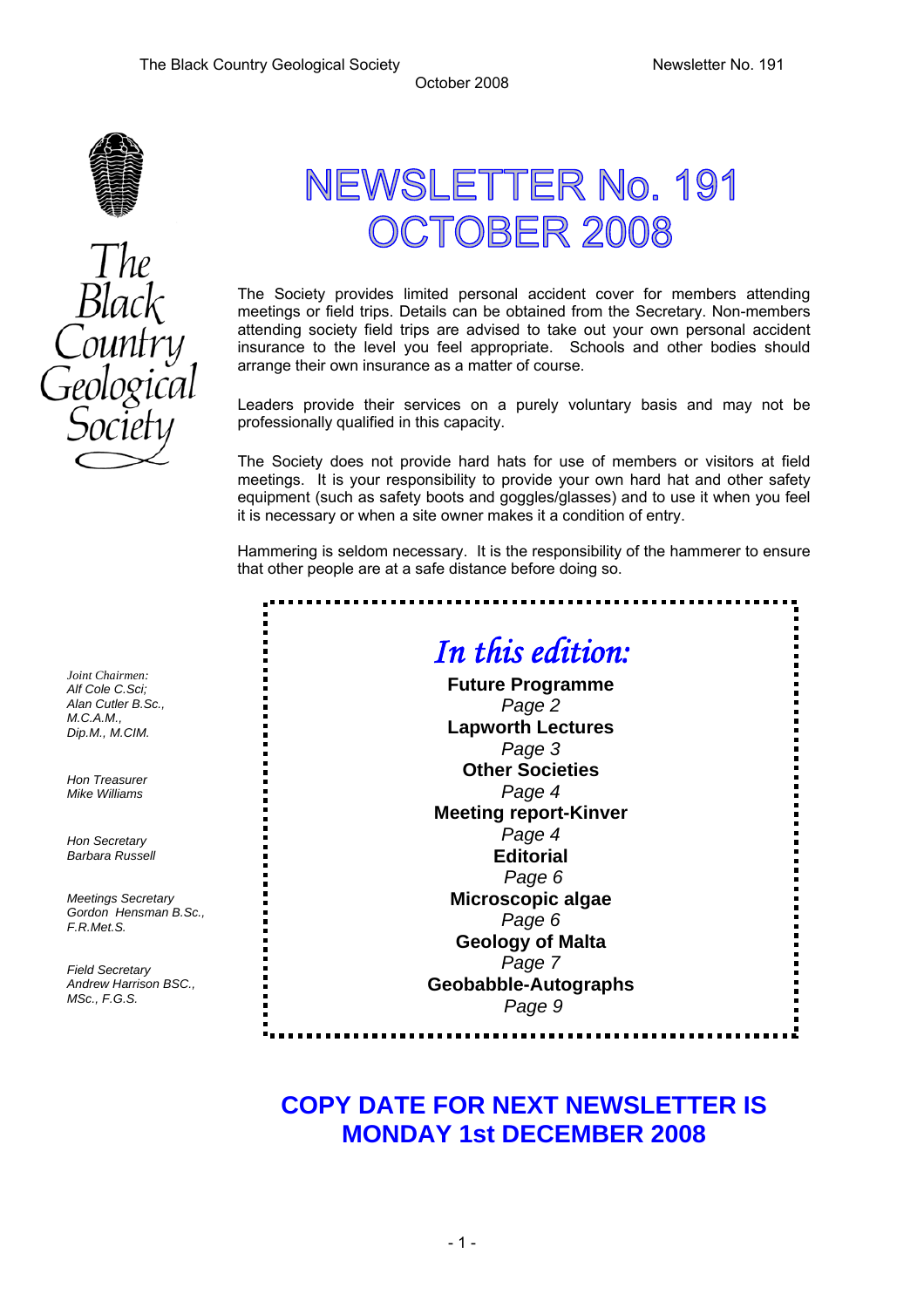### *FUTURE PROGRAMME*

#### **Lecture meetings are held at Dudley Museum, St James's Road, Dudley. Phone (01384 815575) 7.30 for 8 o'clock start unless stated otherwise.**

#### **SUNDAY 26TH OCTOBER 2008 (***Field meeting***)**

The trip aims to place Whitmans Hill Quarry in the broader Silurian context. Note that the quarry where we will meet up is called NORTH QUARRY. Not to be confused with TANK quarry which is a little further up the road. We will meet initially at the quarry just BELOW the clock tower on North Malvern Road - (OS map ref 468773) at 10.30am, view outcrops and see a fault that has deformed the Silurian sediments we will see later on. Next we will visit two sites in West Malvern where clastic Silurian sediments (Llandovery) are exposed - including the basal conglomerate. If time permits, a short walk from Cowliegh Bank allows us to see the impacts on the East Malvern landscape. Finally our tour will conclude at Whitmans Hill Quarry.

If members would like afternoon tea, at Storridge Village hall I **MUST** know numbers attending in advance. Otherwise we will only be able to use the toilets and parking facilities. Two pubs are strategically placed on the itinerary if members would like a drink at lunch time. Please bring a packed lunch and stout footwear. Hard hats will be provided.

We had a great visit to the quarry last year which gives a good illustration of the environmental conditions present between the Wren's Nest and the Wenlock Edge during the Silurian. We also collected many fossils.

#### **Please could members let me know if they are coming** –

mob: 0797 333 0706. Day tel: 0121 693 3814 e-mail: andrew\_harrison@urscorp.com

#### **MONDAY 27TH OCTOBER 2008 (***Indoor meeting***)**

#### The latest developments in the effort to remove CO<sub>2</sub> from the gases released when **coal, gas or oil are burnt. Speaker: Christopher Rochelle BGS**

Christopher will speak to us on power stations where captured  $CO<sub>2</sub>$  is forced down spent oil wells. This technology is very relevant to the whole business of curbing climate change. Christopher last spoke to us on this topic a couple of years ago, and we are very grateful to him for keeping us up to date in this highly topical and important matter which is being actively researched in several countries.

#### **MONDAY 1st DECEMBER 2008 (***Indoor meeting)*

#### **Members evening**

.

.

#### *NB. THIS EVENING WILL START EARLIER THAN USUAL AT 7 PM.*

This is your chance to reveal the particular "bee in your bonnet"! Have your say. Have you a talk hidden inside? Have you some marvellous photos?

Les Riley will be bringing along some "real" stinking North Sea oil. Come along and sniff it! Past Members' Evenings have included: mini-talks on Newfoundland, Azores, Hawaii, Iceland, Borrowdale, and the Yukon. Displays of either individual rock specimens, or groups of rocks.

Seasonal Refreshments will be provided as usual and this year there will be a 'Rocks in the Bottle' contest - guess the number and win a prize!

If you want to talk on any topic, or bring along specimens, show slides or overhead transparencies, or simply ask a question, please try to get a message to any member of the Committee so that we can try to draw up a programme.

#### **MONDAY 26TH JANUARY 2009 (***Indoor meeting)*

#### **North Sea Oil. Speaker: Les Riley (BCGS Committee Member)**

"Bugs and Black Gold; Palaeontology and its role in hydrocarbon exploration and production examples and applications from the North Sea and Offshore Eastern Canada."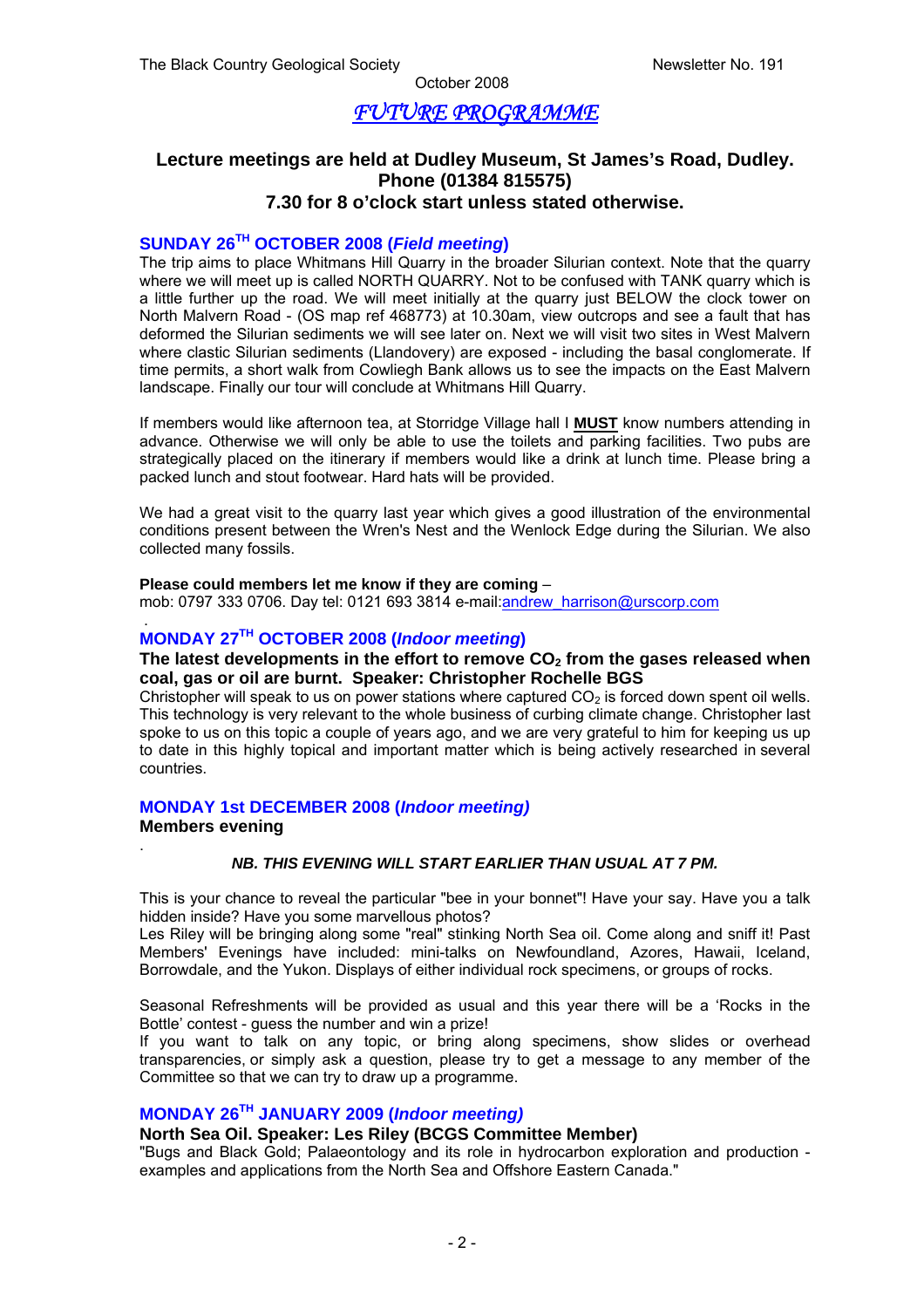Les has extensive experience as a working geologist in the North Sea Oil Industry, and in many other parts of the world. He will bring us up to date with the latest drilling techniques, and will bring along samples of drilling cores and equipment.

*(Les has written an illustrated piece on this later in the Newsletter)* 

### **MONDAY 23rd FEBRUARY 2009 (***Indoor meeting)*

#### **Natural and Man-Made Earthquakes in the U.K. Speaker**: **Professor Peter Styles. (University of Keele).**

The Applied and Environmental Geophysics Group at Keele specialise in the application of high resolution geophysical techniques to investigate the region of the earth accessible to and accessed by human endeavour. These techniques include seismology, gravity, radar, magnetic and electrical methods and their computer modelling.

The problems include mining and past mining problems, pollution and its migration, forensic, archaeological and hydrogeological studies. Of special current interest is Clean Coal Technology for energy security and geological studies of Radwaste disposal. The areas of work include UK, Europe, Middle East, Africa and Australia. This talk will also touch on the Dudley Earthquake. The Research Group at Keele consists of 4 academic staff with several others who collaborate in using these techniques in their own research, 8 PhD's and 2 Post-Doctoral Workers

Andrew Harrison, Gordon Hensman

# *LAPWORTH LECTURES*

#### **All lectures commence at 5.00pm in the Dome Lecture Theatre, Earth Sciences, University of Birmingham.**

#### **Monday 20th October 2008**

**Dr Iain Stewart** (School of Earth, Ocean and Environmental Sciences, University of Plymouth) Presenter of the BBC's *Earth: The Power of the Planet* and *Climate Wars Un-natural Hazards: the cultural geology of risk* (\*\*Please note this lecture will take place in the Haworth lecture theatre\*\*)

#### **Monday 3rd November 2008 Professor Tim Reston**

(School of Geography, Earth & Environmental Sciences, University of Birmingham) *Magma-poor continental break-up* 

# **Monday 17th November 2008**

**Professor Dave Harper**  (Head of Geology, Natural History Museum of Denmark (Geological Museum), University of Copenhagen) *The Great Ordovician Biodiversification: causes and consequences of diversity's big bang* 

**Monday 1st December 2008 Dr Kathryn Goodenough**  (British Geological Survey, Edinburgh) *Madagascar: a geological jigsaw puzzle* 

**For further details/information contact:- Jon Clatworthy, Curator of the Lapworth Museum of Geology. Tel: 0121 414 7294 E-mail: J.C.Clatworthy@bham.ac.uk**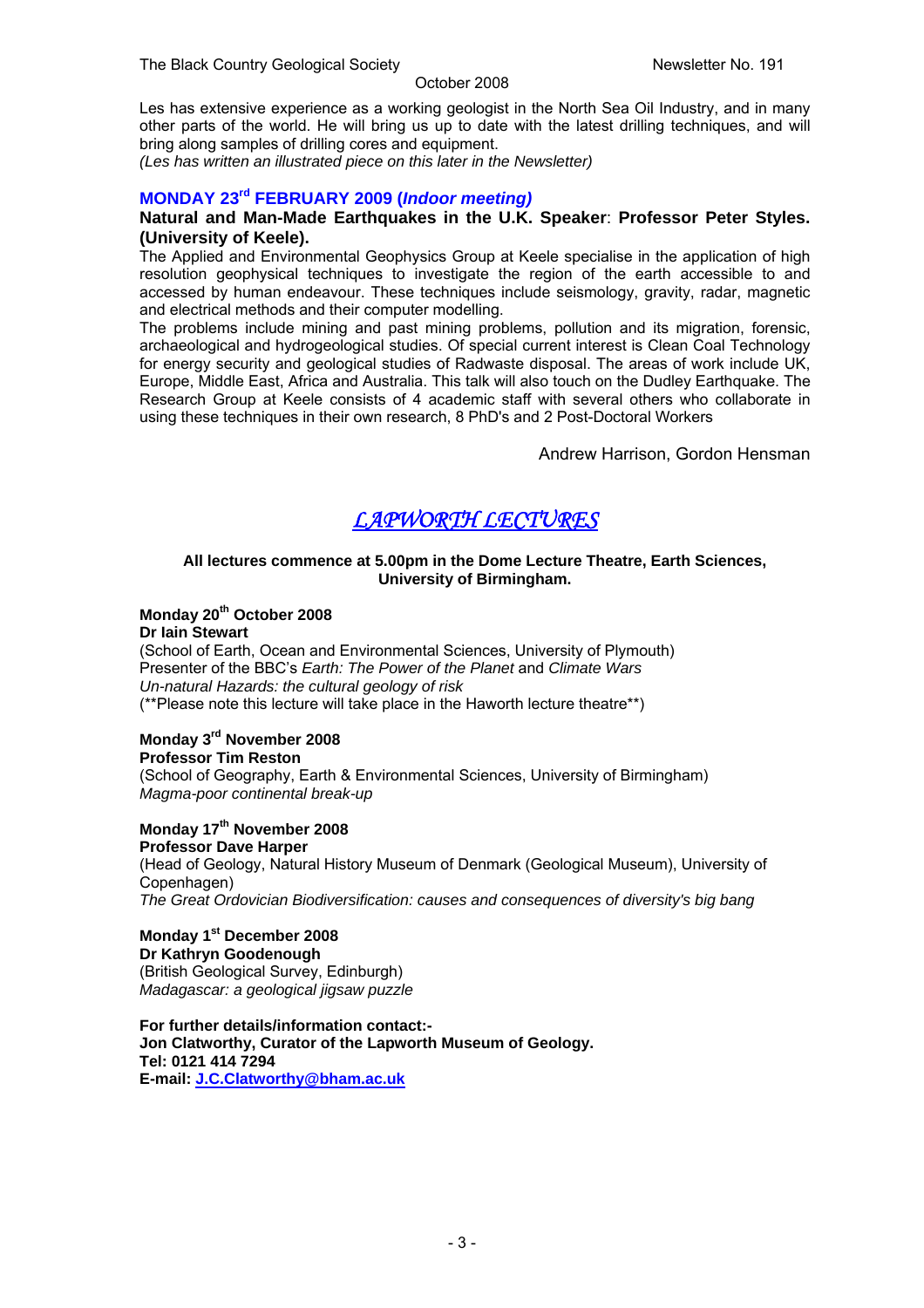### *OTHER SOCIETIES*

#### **NORTH STAFFORDSHIRE GROUP OF THE GEOLOGISTS' ASSOCIATION**

**Thursday 6th November 2008: 7.30 pm in the Gemmell lecture theatre at Keele University. The Professor Wolverson Cope Annual Lecture** 

**Speaker: Professor Aubrey Manning, (Emeritus Professor of Natural History, University of Edinburgh)** and well known TV personality**.** 

#### **"***2008 - UN International Year of Planet Earth***."**

It is essential to book a place for this lecture; please see the flyer at the end of this Newsletter.

**Thursday 8th January 2009** 7.30 pm **Speaker: Dr Ian Stimpson, Keele University** "*The 2004 Boxing Day Earthquake and Tsunami*"

**Thursday 5th February 2009** 7 30 pm **Speaker: Professor David Siveter, University of Leicester**. "*Silurian soft-bodied sensations: a unique window on the evolution of life*".

**Thursday 5th March 2009** 7:30pm **AGM and Chairman's Address "***Shark Bay to Wave Rock***".**  Some of the interesting landforms of Western Australia by Elizabeth Hallam.

For further information contact NSGGA Field Secretary **Gerald Ford,**  01630-673409 or e-mail: g.ford@ukonline.co.uk For contact with the **Field Secretary** on the day of a field trip the mobile phone number is 07789 826807 when there is a chance that it will be switched on

### *MEETING REPORT*

#### **SUNDAY 27th JULY 2008**

**Field Trip: 'The Permo-Triassic Geology of Kinver' Leader Alan Cutler (Black Country Geological Society)** 

The day began at the Trinity College Development just north of the Stourbridge ring road and was hot and sunny with a small number of members in attendance. Alan started by explaining how the Permo/Triassic Sandstones of the area lie within a very narrow graben structure bounded to the west by the Enville Fault and the Wyre Forest Coalfield and to the east by the Eastern Boundary fault and the South Staffordshire Coalfield. The Sherwood Sandstone Group is divided from youngest to oldest into the Bromsgrove Sandstone Formation (formerly Lower Keuper Sandstone), Wildmoor Sandstone Formation (formerly Upper Mottled Sandstone), Kidderminster Formation (formerly Bunter Pebble Beds) and Bridgnorth Sandstone Formation (formerly Lower Mottled Sandstone). From east to west the sandstones sequences have a generally eastwards dip and the Wildmoor, Kidderminster and Bridgnorth Sandstone Formations are repeated since they lie on the edge of a syncline with the Bromsgrove Sandstone Formation, not seen on this trip, at its centre.

Location 1: The Trinity College Development. This was once the site of a former sand and gravel pit and is now the site of a new residential development. We looked at an exposure of the Wildmoor Sandstone Formation, which is Triassic in age and represents reworked desert sands deposited into a desert lake by rivers draining from the south. Above the Wildmoor Sandstone Formation we saw a fluvioglacial terrace deposited from great outpourings of glacial meltwater as the glaciers retreated during the last Ice Age. Found in this deposit around Stourbridge have been the fossil remains of mammoth, woolly rhinoceros, musk ox, horse, reindeer, hippopotamus, elephant and bison.

Coal and fireclay from the Middle Coal Measures (formerly Etruria Marl) and the sand from the Wildmoor Sandstone Formation were used as raw materials in the manufacture of glass in the local glassworks that Stourbridge is famous for. The sands and gravels from these fluvioglacial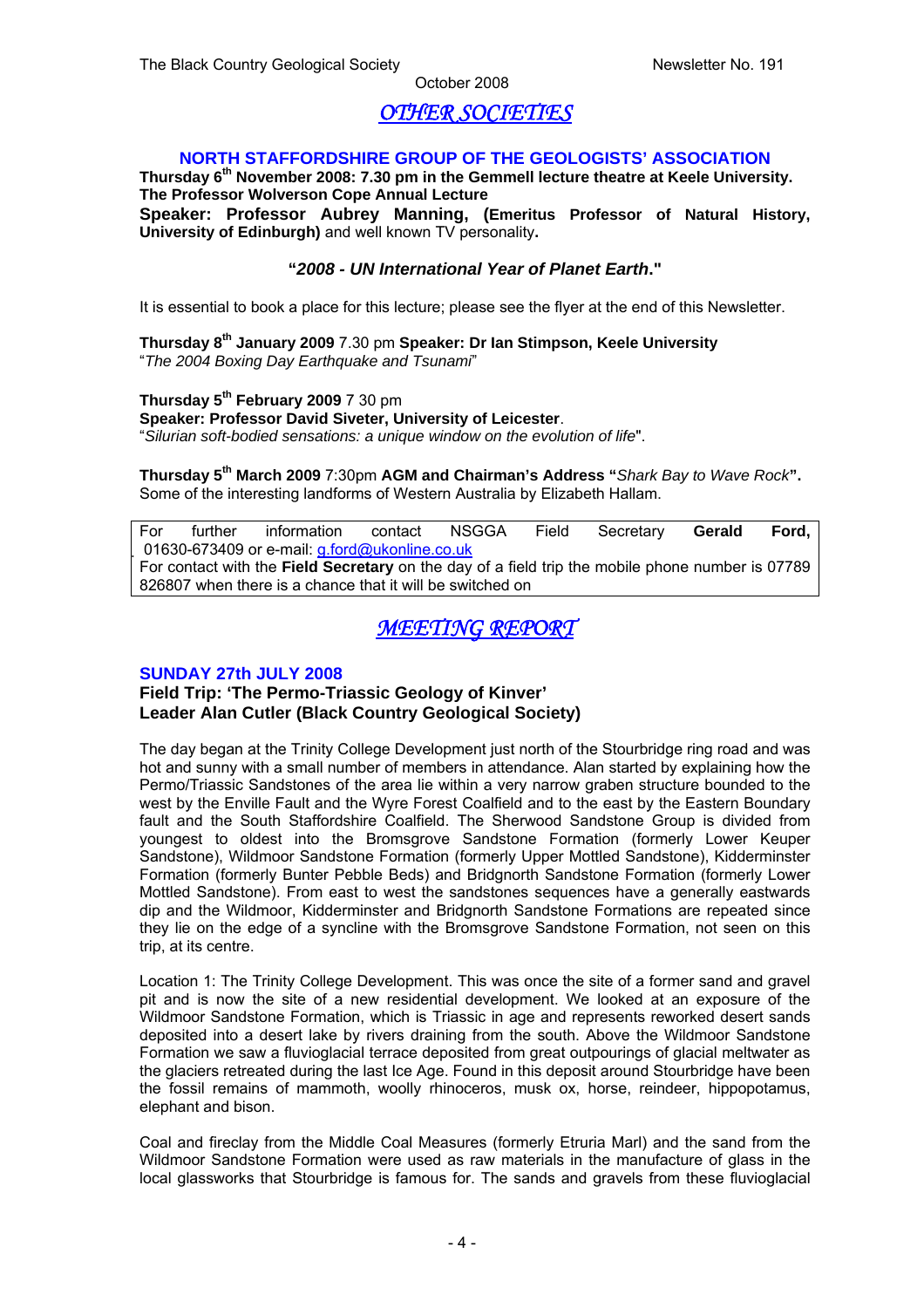deposits have been historically important economically with deposits near to the Stewponey site having been worked until relatively recently.

Location 2: The Forest Arms Pub: On our way out of Stourbridge heading for Kinver we stopped at the Forest Arms Pub, which is situated close to the boundary of the Wildmoor Sandstone Formation and the older Kidderminster Formation. The Kidderminster Formation comprises coarse grained sandstones and calcareous conglomerates with occasional clayey bands. Rounded quartzite pebbles help to make this formation extremely resistant to erosion. It is believed that this formation was deposited within a desert basin environment fed by rivers caused to swell by seasonal rainfall or meltwater from melting snowfields on high distant mountains. Pebbles and sand were deposited as deltaic fans seen today as conglomerate layers, the thickness of which relates to the volume of water flowing within the swollen rivers.

This formation forms the Kinver Edge and several other ridges and is underlain by the Bridgnorth Sandstone Formation which it protects from erosion to produce high cliffs. This formation is often seen in roadside cuttings capping the Bridgnorth Sandstone Formation and the junction between the two represents an unconformity, which is often irregular, locally pocketed and eroded. Historically the Kidderminster Sandstone Formation was worked for gravel near Kinver although only to a small extent compared to elsewhere.

Locations 3 & 4: Mill House Cutting and The Holy Austin Rock Houses: From the Forest Arms Pub we headed into Kinver and first of all stopped at the Mill House Cutting to look at some rather overgrown outcrops of the Bridgnorth Sandstone Formation. This formation is Permian in age, brick red in colour, relatively soft, easy to work with hand tools, sufficiently competent to stand in vertical faces and underlies much of Kinver and the surrounding ground. Spherical sand grains and the bedding shown in the exposures indicate that this sandstone formed from wind blown desert sands forming ancient desert sand dunes when England was at a similar latitude to southern Sudan and Chad today. It is believed that the winds blew from the northeast off the Mercian Hills and the dunes moved west southwest.

After the Mill House Cutting we met up with David Bills, a local historian, and Mike Radnor, from the National Trust, who showed us round the Holy Austin Rock Houses. Although the true origin of the Rock Houses is uncertain it is known that they were inhabited from the 1770s up until the 1960s and had their heyday in the 1840s to 1860s. Then, the Rock Houses were home to up to 11 families who worked at the local ironworks and in later years as industry declined and the families moved away they either fell into decline or became cafes until the National Trust inherited them and began restoration work in 1964.

The Rock Houses are cut into the Bridgnorth Sandstone Formation and capped by the Kidderminster Formation. They are built on three levels and comprise a number of rooms with lime washed walls and provided very comfortable living conditions. The lower dwellings were carved entirely from the rock but the uppermost dwellings comprised a mixture of carved 'caves' and sandstone blocks. In the ceilings of the 'caves' can be seen the swirling patterns of ancient sand dunes. Each family living at the Rock Houses was totally self sufficient and on the slopes below can be seen their allotments and gardens.

Location 5: The Lydiats: After lunch at the White Heart Pub we headed eastwards to the Lydiats which lies close to the Enville Fault beyond which is the Wyre Forest Coalfield. From the cars we walked uphill passing outcrops of Bridgnorth Sandstone Formation that soon gave way to outcrops of Permian age Clent Formation, which here comprises a breccia of clay suspended pebbles. The pebbles are subangular and angular in shape coated with haematite and vary in nature from place to place, but include Uriconian igneous rock, quartzite, sandstone and limestone. This Formation represents rock debris and scree washed down from highland areas of Wales and the South Midlands by sudden storms, and then deposited onto a desert plain. The formation is bounded by unconformities and represents some 20 million years of time.

Location 6: St Peter's Church, Kinver: This was the last location of the day and has been built from blocks of local sandstone. Once again we saw within road cuttings the relationship between the Kidderminster Sandstone and Bridgnorth Sandstone Formations. However, the basement junction between the two was not exposed. Looking back towards the Black Country from the Church we saw rolling hills and various ridges, including the Kinver Edge, between which meandered the River Stour and the Smestow Brook. The Kidderminster Formation generally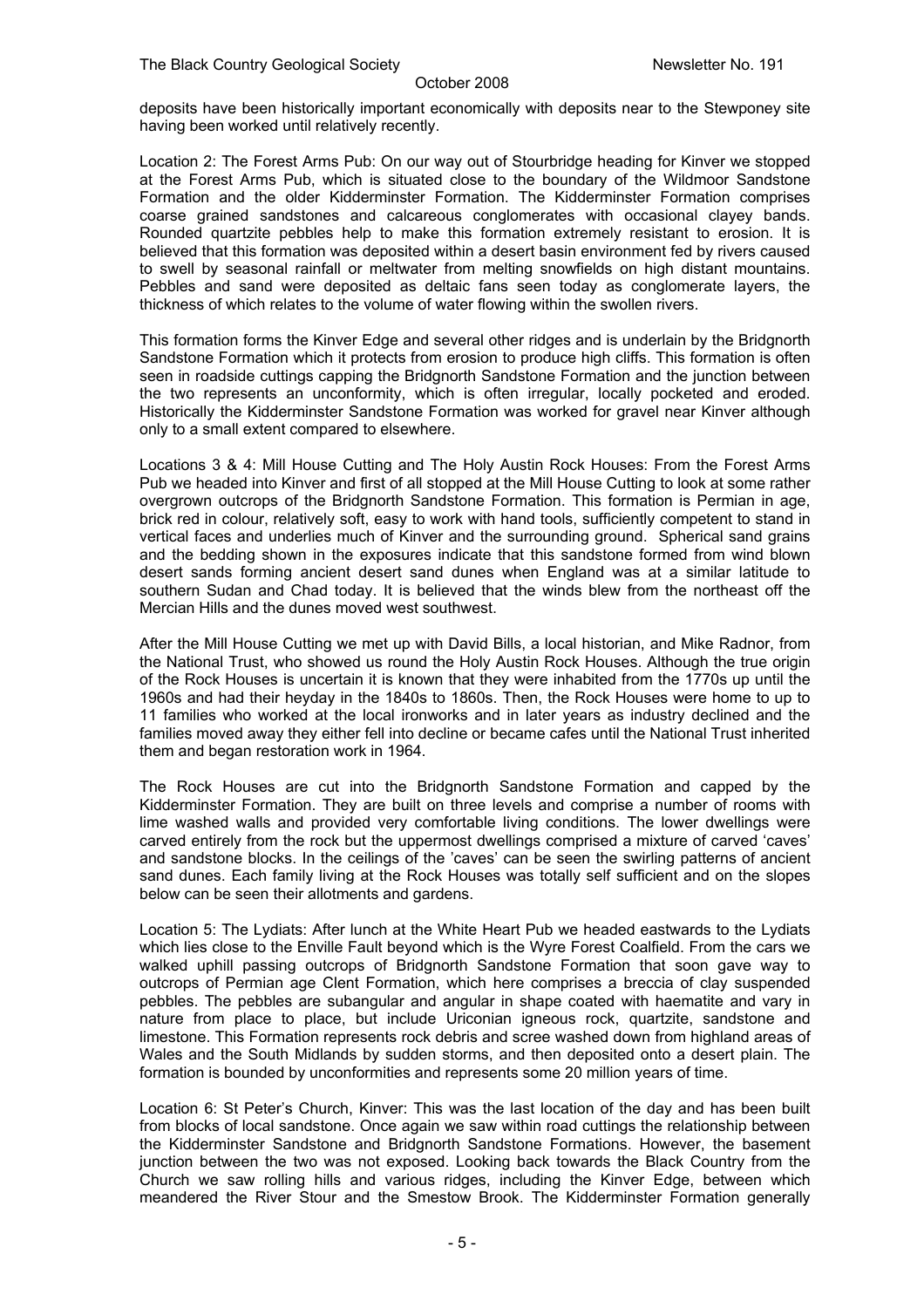forms the ridges and hills whilst the current courses of the River Stour and Smestow Brook have been assisted by the action of glacial meltwater during the last Ice Age.

I would like to thank Alan for a very interesting trip and look forward to the next one.

Andy Harrison

### *EDITORIAL*

When I prepare the next Newsletter for December it will be my 30<sup>th</sup> edition, and I will have done the editing for five years. I think it is a suitable time to step aside and allow someone else to take over. The job takes two or three evening every two months, and as you can see from this edition very little writing is involved as most of the material is emailed by members and sometimes friends of the society. What is required is a computer with 'Microsoft word' and email. The method I have used is to copy the previous Newsletter delete out of date material and change the number, dates etc. I then but all the material sent to me into our format, compress the pictures so that they are not too big and write the editorial. I also write Geobabble which I would continue to do for whoever takes over. If there is someone out there who would like take over, or at least find out more, please either email me (address at the end of this Newsletter) or speak to one of the committee. An ideal time to do that would be at our Members' evening, always an enjoyable event.

Bill Groves

# *from LES RILEY*

#### **Fossil and extant microscopic algae– amazing little critters!**

All of you are undoubtedly aware of toxic "red tides", algal blooms and associated human deaths associated with eating contaminated shell fish. These are caused by excessive dinoflagellate (Order: Dinoflagellata, Class: Dinophycea) productivity due to oceanic upwellings and/or man made pollution leading to nutrient enrichment.

However, you may be unaware that fossilized dinoflagellate cysts (the resting stage of the motile, planktic form) have a geological age range extending back certainly to the Late Triassic and possibly even older.

Their small size, abundance in marine sediments and rapid evolutionary changes from the Jurassic onwards makes them ideal candidates for "biostratigraphic age dating" in, for example, hydrocarbon wells where sample sediment size is severely limited and "conventional fossils" such as ammonites and bivalves etc. cannot be utilized. Further more, their biologically and chemically altered (by increased temperature and pressure regimes) organic remains are an important oil precursor. Progressive "darkening" (from pale / colourless, through orange brown to black) has also been calibrated against temperature/depth of burial and used as an index for potential hydrocarbon generation from deeply buried marine source rocks.



As to a more current and topical issue - *"global warming",* changes in Holocene and Recent dinoflagellate cysts assemblages are currently being utilised for monitoring temporal and spatial variations in temperature, salinity and water mass/oceanic circulation patterns initiated by climate change.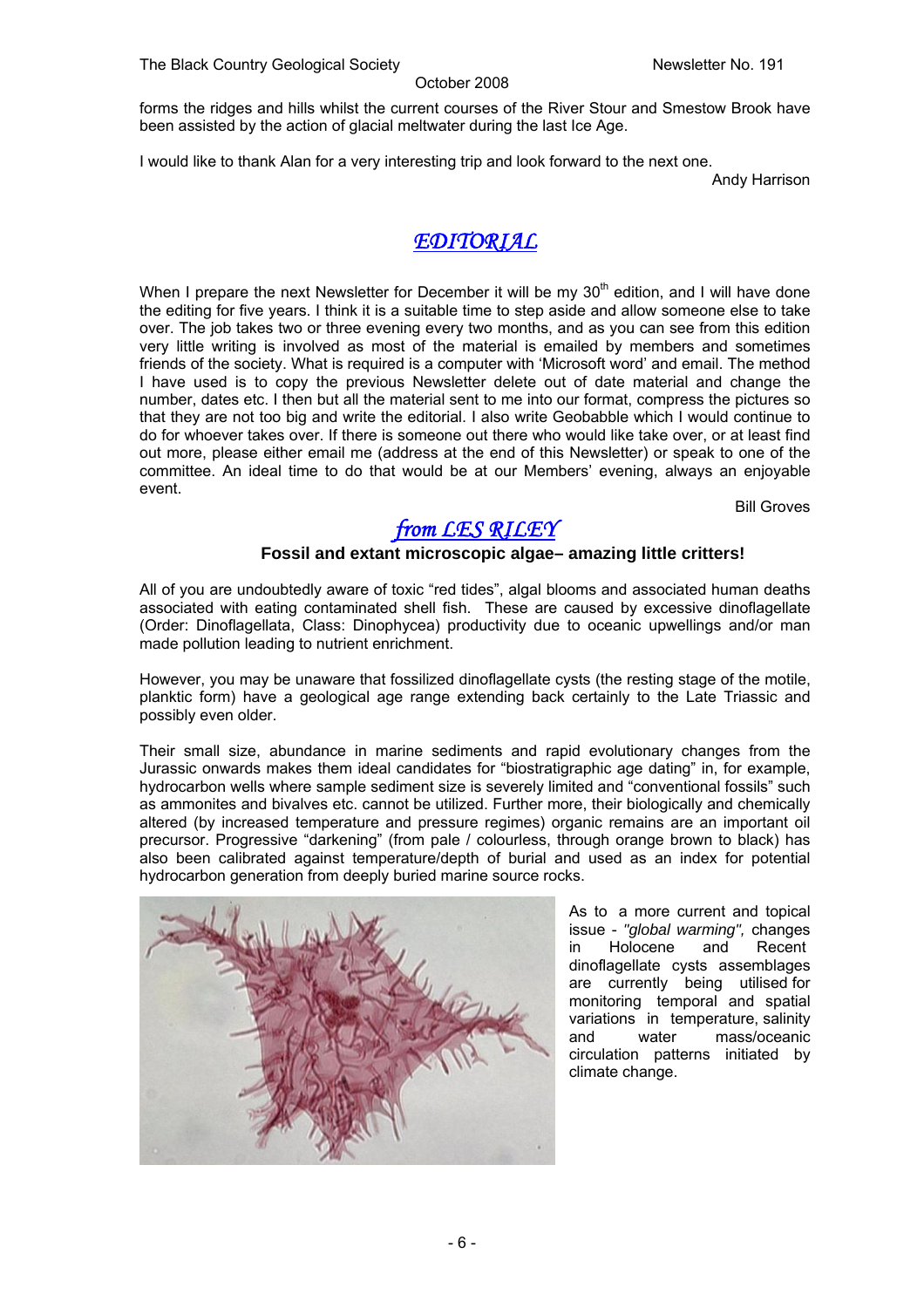

### **Illustrations**

October 2008

*PREVIOUS PAGE: Apectodinium agustum* : Early Tertiary (Size approx 120 microns in width) *LEFT*: *Glossodinium dimorphum* : Late Jurassic (Size approx. 100microns) Les Riley

### *from GORDON HENSMAN* **The Geology of Malta**

Malta, Gozo and tiny Comino make up the Maltese Archipelago. They are the highest parts of the Malta Plateau which extends southwards from Sicily, 90km to the north. Tunisia lies 300km to the west. Most of the sea area between southern Sicily and the North African coast is shallow, mostly less than 200m, although there are several deep valleys running NW-SE known as the Pantelleria Rifts reaching depths of 1000-1500m. This relatively shallow sea area separates the deeper Eastern and Western Mediterranean Basins, and is known as the Sicilian-Tunisian Platform, or the Pelagian Platform.

Malta is a "sandwich" of four layers of rock, almost horizontal, laid down as sediments in a shallow sea between about 35m and 6m years ago during the Oligocene and Miocene epochs in the Tertiary Period. They were subsequently uplifted and gently tilted to the North-East, down which slope valleys have been eroded during wetter times. The precise form of the surface depends on the resistance to weathering and erosion of these rocks.

#### *1. Lower Coralline Limestone Formation 35-25my*

This is the lowest of the four layers. It is a pale grey limestone containing some beds with fossil corals and common extant marine calcareous algae. It is over 140m thick in places with its base below sea level. It is a hard resistant formation forming high cliffs which are, nevertheless, slowly undercut by wave action.

#### *2.Globigerina Limestone Formation 25-15my*

It consists of a soft yellowish fine-grained limestone forming irregular slopes in which small terrace-like steps a few metres high pick out slightly harder bands. Globigerina is a type of microscopically small fossil shell that is abundant in this limestone which reaches a thickness between 20 to 200m. It is chalky and fairly soft with several harder bands such as two phosphatic conglomerate beds, which weather into flat layers forming steps in the landscape at each resistant band. These are often accentuated by the building up of terrace walls by successive generations of farmers – serving to emphasise the step-like nature of the landscape.

#### *3. Blue Clay Formation 15-7my*

This is very soft and rarely forms the surface, forming rolling slopes, mostly covered by soil or scattered rubble. Where it is exposed in cliffs etc. it is seen as a banded bluish grey-clay or marl. It is easily weathered and the clay minerals are easily disaggregated and washed down by rain to form the main constituent of the soils on the islands. The clay is impermeable to water and hence acts as a barrier to percolating water coming down through the overlying fractured and porous Upper Coralline Limestone. Major spring lines are found along the contact between these two units. Thickness 20 – 70m.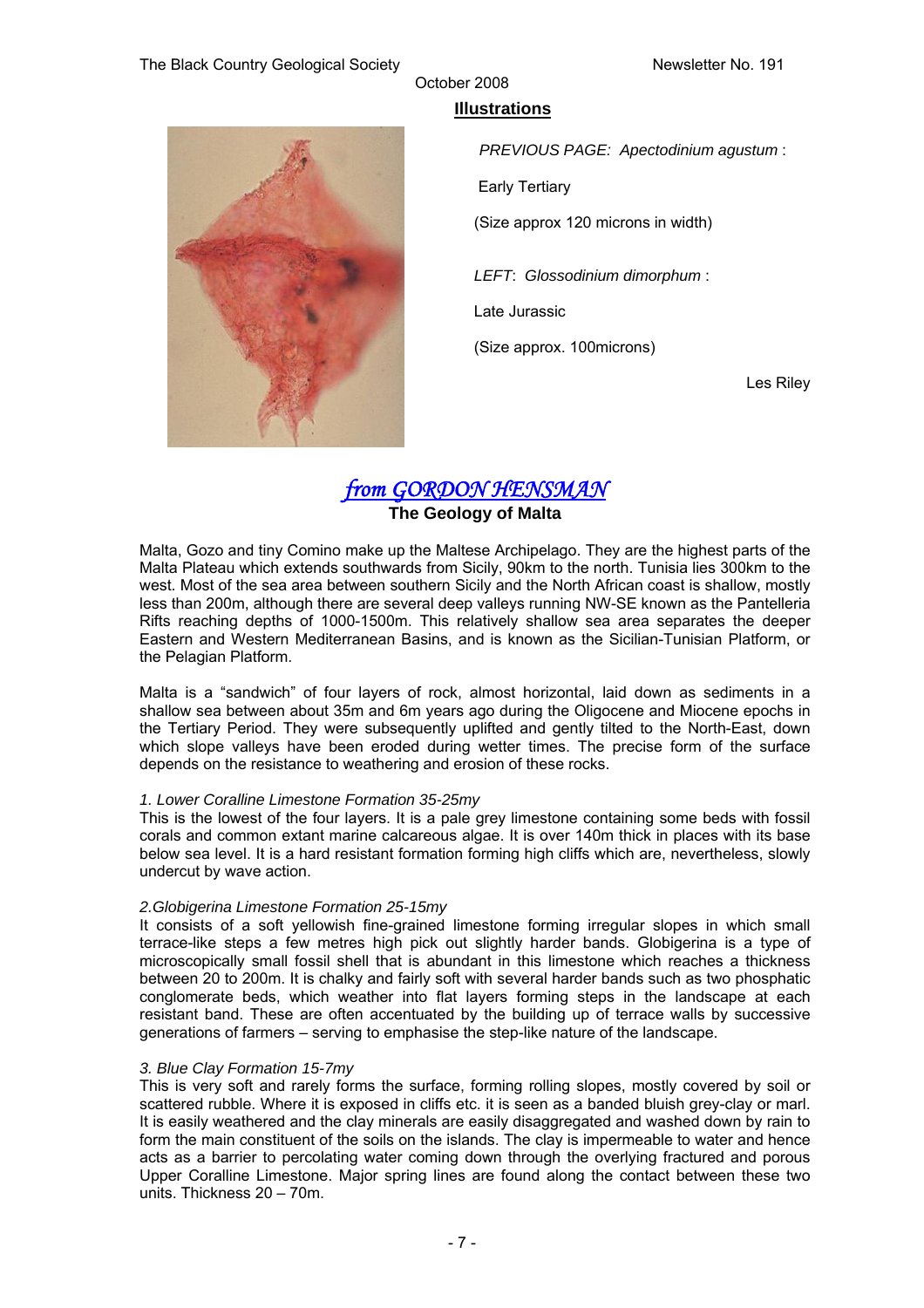#### *4. Upper Coralline Limestone 7-5my*

It forms the topmost unit and is a hard, pale grey limestone. It forms sheer cliffs and hilltop cappings, and contains corals and coralline algal fossils. Thickness 150m.

#### *Greensand*

This lies between the *Upper Coralline* and B*lue Clay Formations*. However, it is so thin that it doesn't significantly affect the form of the land surface, although it reaches 10m in Gozo. It is generally no more than 1m thick. Fresh exposures are decidedly green in colour, created by a scattering of *glauconite* (potassium-iron-aluminium silicate). Where it is weathered the glauconite turns a chocolate brown to form distinctive brown layers.

#### *Controlling Faultlines*

Although the major faults, such as the Maghlaq Fault along the south coast, which formed when Sicily/Malta pulled away from Africa, run NW-SE to form the Pantilleria Rifts, there is another swarm of stress release fractures trending NE-SW. These are the dominant factors influencing the relief and outline of the island. The result is a system of horsts and grabens where land was either elevated or sank between fault lines. The Grand Harbour at Valetta and the north and south Comino Channels between Malta and Gozo were formed in this man

#### *Solution Features.*

As might be expected in an island almost entirely made up of limestone, there is an abundance of *karst* features. There are numerous caves that have fairly recently collapses causing surface depressions. The more recent collapse features result from caves formed in the U*pper Coralline Limestone (UCL),* and in many cases they are associated with cave systems which developed at the junction of the *UCL* and the underlying B*lue Clay*, which is impermeable. This junction is also an important spring line where it is exposed. In Gozo some collapse features appear to have formed in the early Miocene when the Maltese Archipelago was covered by fairly deep sea.

#### *Younger Caves and Collapse Features.*

These are mainly in the UCL as land caves at three levels. Sea caves are at present being cut in the L*ower Coralline Limestone*, and *Globigerina Limestone* where it is at sea level. There are also submerged caves and elevated caves on the south Maltese coast cut by higher sea levels, or before tectonic uplift. Some caves contain some of the few sedimentary deposits preserved since elevation above sea level in the Pliocene.

#### *Older Collapse Features.*

In Gozo there are several quasi-circular hollows, and even submarine vertical shafts some tens to hundreds of metres in depth, where the Miocene seabed collapsed. Perhaps as a result of continual faulting, some features continued to subside as much as 100m during the Pliocene and Pleistocene. Where the sediment infill is more resistant than the surrounding rocks, a circular erosional plateau results, known as a *Mesa*. Eocene evaporates are found in the Malta area such as salt and gypsum. These have been removed by sub-sea ground waters during the Oligo-Miocene period of marine sedimentation causing cave collapses. However, the currently favoured theory is that they are the result of karstic collapse associated with terrestrial cave formation.

#### *The Holocene 10,000 to date*

The Maltese Archipelago has been above sea level for at least the last 5m years, and joined to Sicily 18,000 BP. However, its size has varied enormously as the sea level rose and fell many times in response to the known 50 pulses of ice spreading and then melting. The Ghar Dalam Cave near Birzebbuga, west of Valetta, contains a cave sedimentation sequence recording several stages of the Pleistocene and Holocene. Many thousands of mammal and other bones have been recovered from the clay layers. Some of the animals are hedgehogs, swans, deer, turtles and pygmy elephants and dwarf hippopotami. These two latter dwarf animals, the size of large sheep, are unique to Sicily and Malta, and appear to have evolved during the earlier part of the Pleistocene when the Eurasian Elephant was common throughout Europe. With the restricted range on a small land area, evolution selectively encouraged smaller animals. Another line of evolution also gave rise to the Maltese dormouse the size of a cat!

#### *Recent Tectonic Movement*

Small islands off the coast around Marsaxlokk and Marsascala on the east coast are recorded on maps only a few centuries old. "Cart Ruts" (pre-Phoenecian), are observed to run to almost a metre below sea level on the north and eastern coasts of Malta. Both suggest a slight increase of the downwards tilt to the north-east over the last 5,000 years.

Gordon Hensman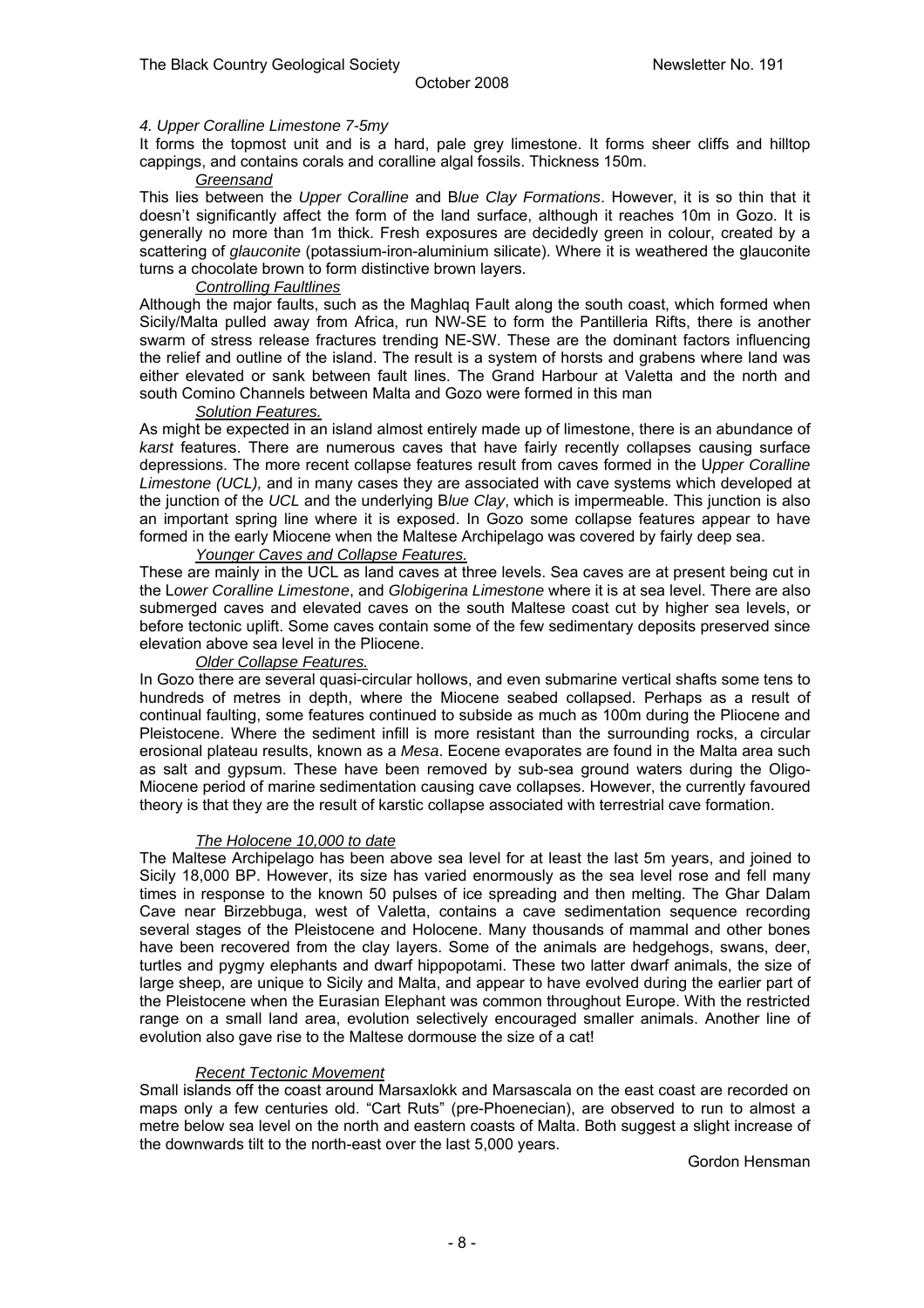### *GEOBABBLE*



A very short Geobabble to make way for some excellent articles, but may I commend to you a website: **www.historicalautographs.co.uk** Looking at its catalogue I found this for sale, addressed to J Beete Jukes, a geologist working in Ireland and postmarked sometime in 1866. But who wrote the envelope? All will be revealed in next times Geobabble

Bill Groves

# *PLEASE CONTRIBUTE*

We rely on all members to make the content of the Newsletter more interesting. If you are sending photographs, can you please reduce them as suitable for documents? The Newsletter is kept below 1MB for the convenience of members. In order to include material in the December Newsletter, please send or give it to me by *Monday 1st December 2008* 



# **Why not have a look at our excellent website at:**

**www.bcgs.info**